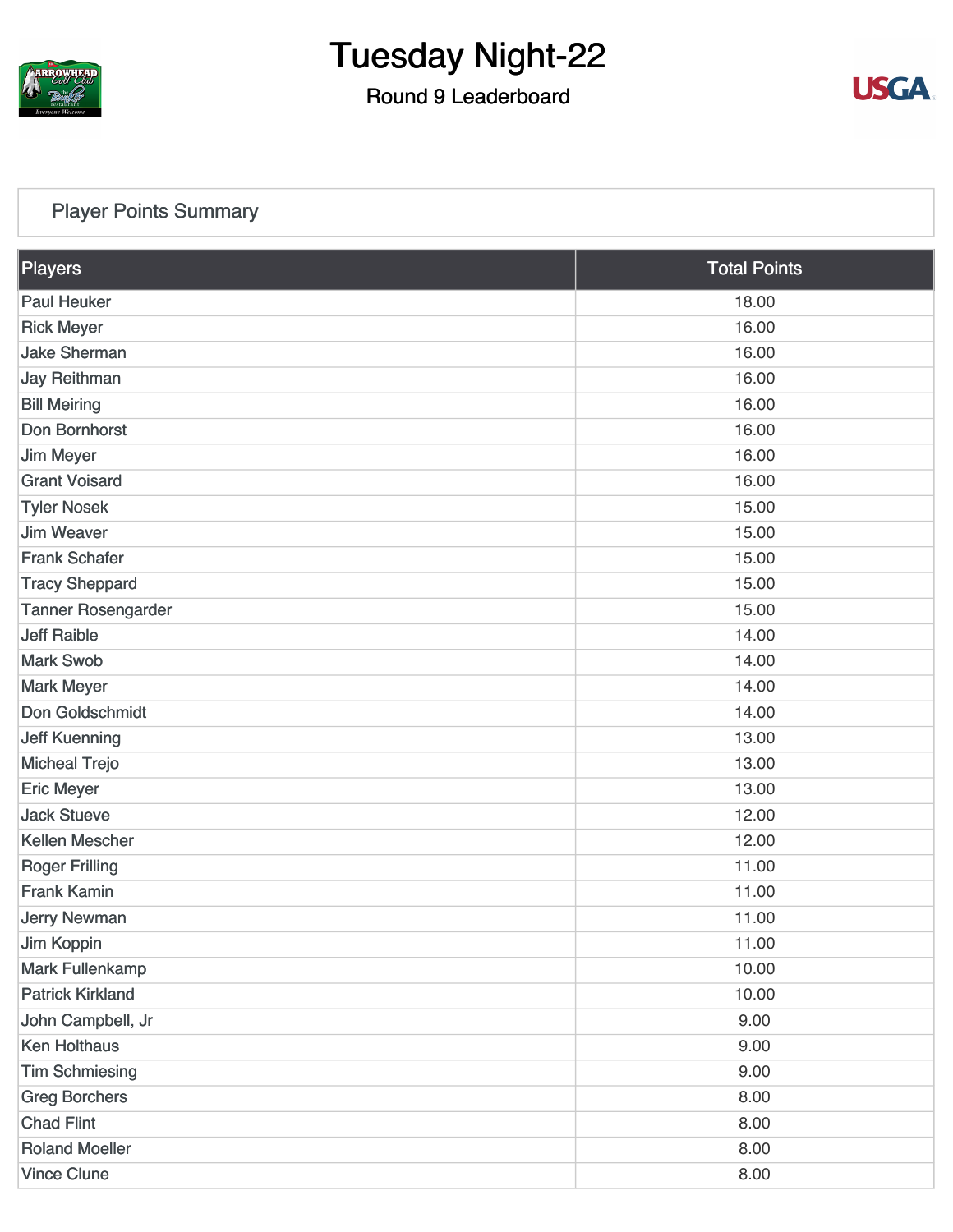

### Round 9 Leaderboard



| Joe Botkin             | 7.00   |
|------------------------|--------|
| <b>Phil Deschner</b>   | 7.00   |
| Dan Westgerdes         | 7.00   |
| <b>Tony Bensman</b>    | 7.00   |
| <b>Mike Flynn</b>      | 7.00   |
| Jerry Bergman          | 6.00   |
| <b>Bill Cunningham</b> | 6.00   |
| <b>Garry Brandewie</b> | 6.00   |
| <b>Randy Elsass</b>    | 6.00   |
| <b>Keith Meyer</b>     | 6.00   |
| <b>Jason Oldiges</b>   | 6.00   |
| Doug Thomas            | 6.00   |
| <b>Jim Stubbs</b>      | 4.00   |
| <b>Total Points</b>    | 528.00 |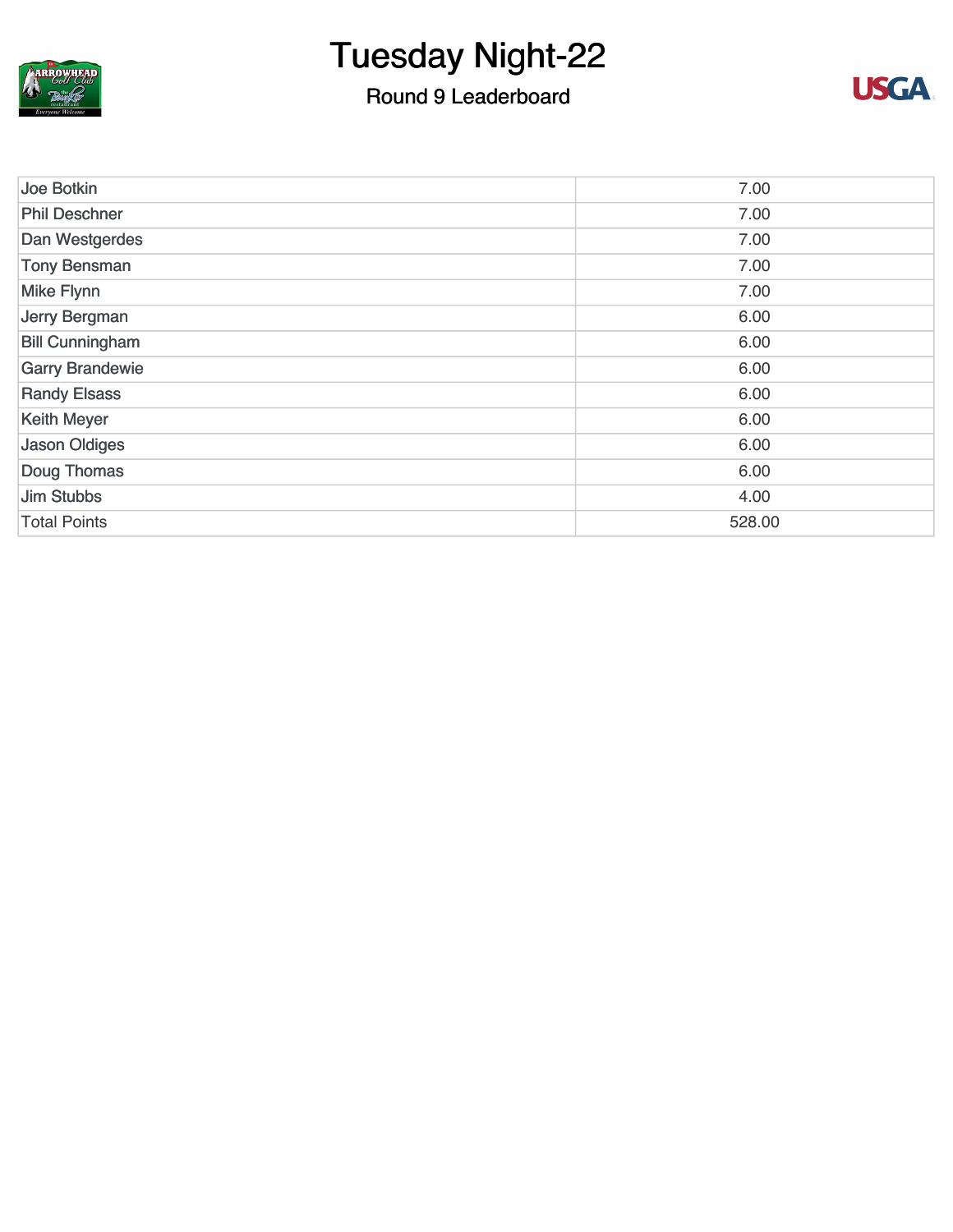

### Round 9 Leaderboard



#### [Team Points Summary](https://static.golfgenius.com/v2tournaments/team_points?league_id=8105993687684621485&round_id=8105995557102691557)

| $\overline{\text{Teams}}$   | <b>Total Points</b> |
|-----------------------------|---------------------|
| <b>Primary Eyecare</b>      | 63.00               |
| <b>Master Maintenance</b>   | 49.00               |
| <b>Dorsten Construction</b> | 47.00               |
| Garmann Miller              | 47.00               |
| <b>Lincoln Electric</b>     | 47.00               |
| <b>MAP Transportation</b>   | 45.00               |
| <b>Willy's Tavern</b>       | 43.00               |
| <b>Brucken Pub</b>          | 41.00               |
| <b>Globus Printing</b>      | 41.00               |
| Keith T-T                   | 41.00               |
| <b>Karls Place</b>          | 39.00               |
| <b>Edward Jones</b>         | 25.00               |
| <b>Total Points</b>         | 528.00              |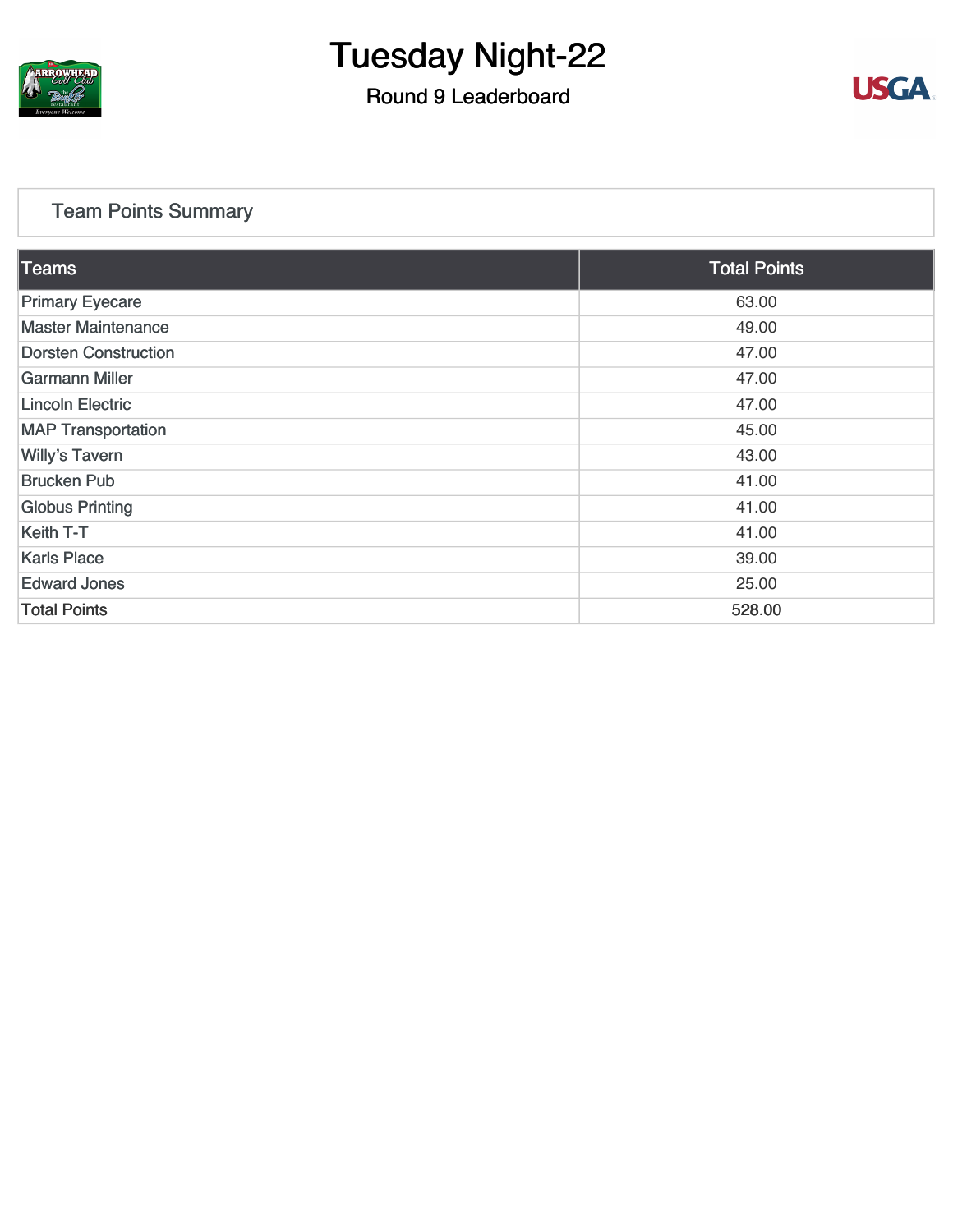

Round 9 Leaderboard



#### [Match Play](https://static.golfgenius.com/v2tournaments/8105996254934213840?called_from=&round_index=9)

| <b>Points</b> | Player                                       | Match       | Player                                       | <b>Points</b> |
|---------------|----------------------------------------------|-------------|----------------------------------------------|---------------|
| 15.00         | <b>MAP Transportation (Jim Weaver)</b>       | 3&82        | Willy's Tavern (Joe Botkin)                  | 7.00          |
| 10.00         | <b>MAP Transportation (Patrick Kirkland)</b> | 1 up        | Willy's Tavern (Jack Stueve)                 | 12.00         |
| 6.00          | <b>MAP Transportation (Jason Oldiges)</b>    | 2 & 1       | <b>Willy's Tavern (Don Bornhorst)</b>        | 16.00         |
| 14.00         | <b>MAP Transportation (Jeff Raible)</b>      | 2 & 1       | <b>Willy's Tavern (Vince Clune)</b>          | 8.00          |
| 16.00         | <b>Primary Eyecare (Jim Meyer)</b>           | 3&82        | <b>Edward Jones (Bill Cunningham)</b>        | 6.00          |
| 16.00         | Primary Eyecare (Jake Sherman)               | 2 & 1       | <b>Edward Jones (Randy Elsass)</b>           | 6.00          |
| 15.00         | <b>Primary Eyecare (Frank Schafer)</b>       | 2 & 1       | <b>Edward Jones (Dan Westgerdes)</b>         | 7.00          |
| 16.00         | <b>Primary Eyecare (Rick Meyer)</b>          | 4 & 3       | <b>Edward Jones (Garry Brandewie)</b>        | 6.00          |
| 7.00          | Brucken Pub (Tony Bensman)                   | 2 up        | <b>Dorsten Construction (Tyler Nosek)</b>    | 15.00         |
| 9.00          | Brucken Pub (Ken Holthaus)                   | <b>Tied</b> | Dorsten Construction (Jeff Kuenning)         | 13.00         |
| 14.00         | <b>Brucken Pub (Mark Swob)</b>               | 1 up        | <b>Dorsten Construction (Roland Moeller)</b> | 8.00          |
| 11.00         | Brucken Pub (Frank Kamin)                    | <b>Tied</b> | <b>Dorsten Construction (Jerry Newman)</b>   | 11.00         |
| 7.00          | <b>Globus Printing (Tim Schmiesing)</b>      | 2 & 1       | <b>Garmann Miller (Micheal Trejo)</b>        | 15.00         |
| 6.00          | <b>Globus Printing (Jerry Bergman)</b>       | 5 & 3       | <b>Garmann Miller (Jay Reithman)</b>         | 16.00         |
| 18.00         | <b>Globus Printing (Paul Heuker)</b>         | 5 & 4       | Garmann Miller (Jim Stubbs)                  | 4.00          |
| 10.00         | <b>Globus Printing (Mark Fullenkamp)</b>     | 1 up        | Garmann Miller (Kellen Mescher)              | 12.00         |
| 6.00          | Keith T-T (Keith Meyer)                      | 2 & 1       | <b>Lincoln Electric (Grant Voisard)</b>      | 16.00         |
| 13.00         | Keith T-T (Eric Meyer)                       | <b>Tied</b> | Lincoln Electric (John Campbell, Jr)         | 9.00          |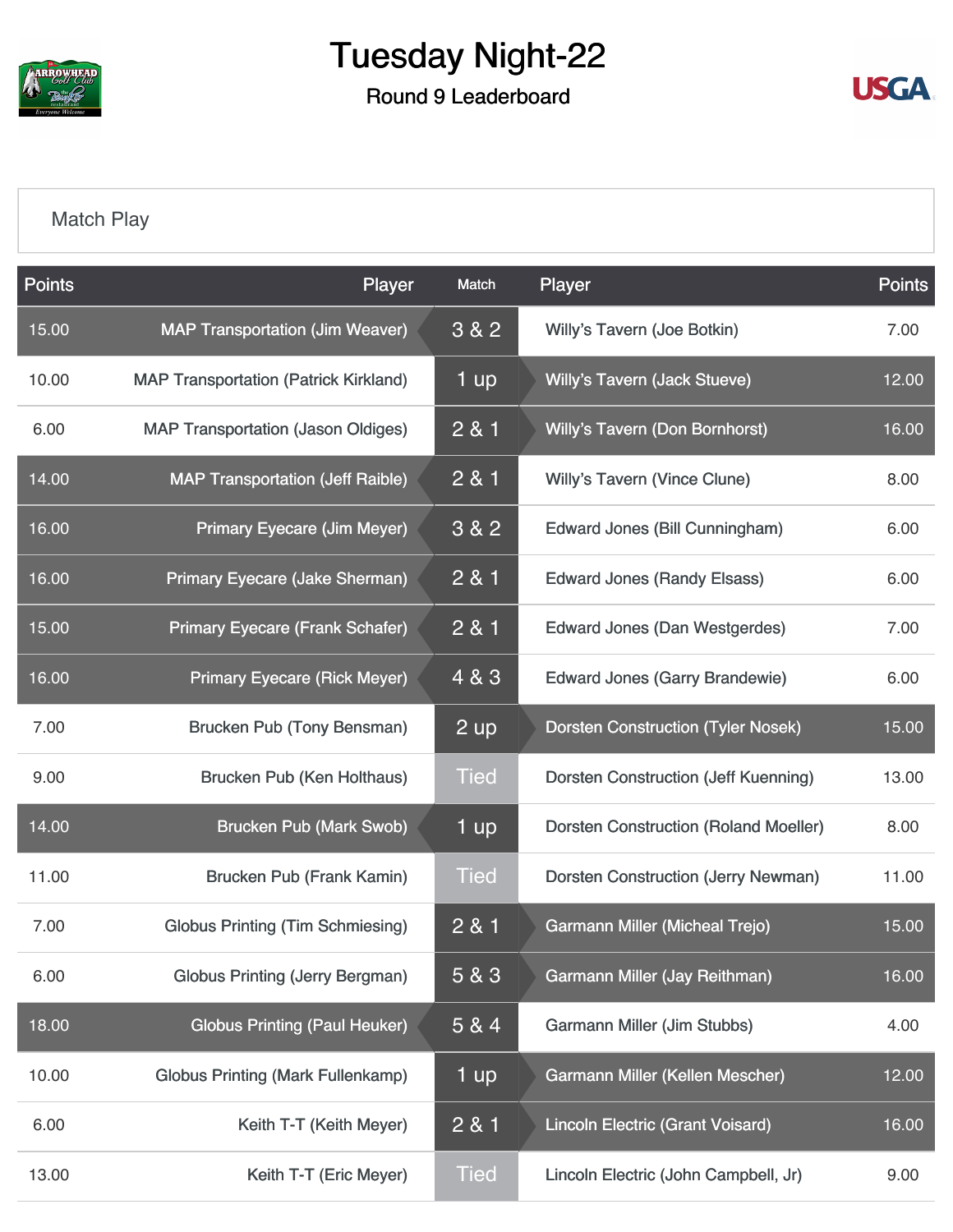

### Round 9 Leaderboard



| 14.00                                 | Keith T-T (Mark Meyer)                     | 1 up        | Lincoln Electric (Chad Flint)      | 8.00  |
|---------------------------------------|--------------------------------------------|-------------|------------------------------------|-------|
| 8.00                                  | Keith T-T (Greg Borchers)                  | 1 up        | Lincoln Electric (Don Goldschmidt) | 14.00 |
| 15.00                                 | <b>Master Maintenance (Tracy Sheppard)</b> | <u>2</u> up | Karls Place (Phil Deschner)        | 7.00  |
| 11.00                                 | Master Maintenance (Roger Frilling)        | 281         | Karls Place (Jim Koppin)           | 11.00 |
| 16.00                                 | <b>Master Maintenance (Bill Meiring)</b>   | 3 & 1       | Karls Place (Doug Thomas)          | 6.00  |
| 7.00                                  | Master Maintenance (Mike Flynn)            | 5 & 4       | Karls Place (Tanner Rosengarder)   | 15.00 |
| <b>Total Points Allocated: 528.00</b> |                                            |             |                                    |       |